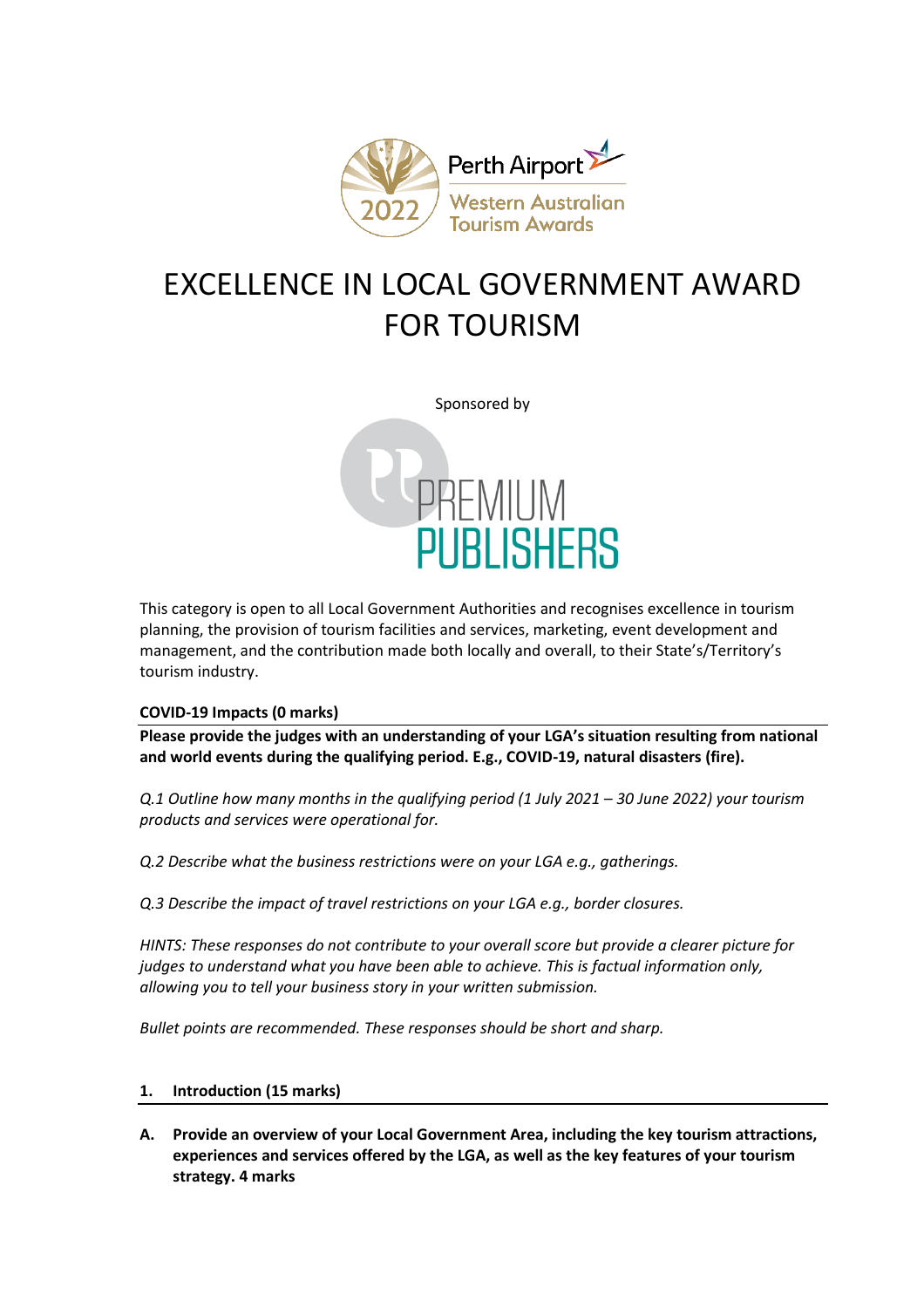*Take the judge on a journey of your LGA's tourism products/services; how and when it began, where the LGA is located, how the tourism landscape has changed over time, etc.*

*How has the LGA developed its tourism strategy over time?*

*Describe the vision, mission and core values.* 

*Provide an overview of the key features of your tourism strategy, including main goals and strategies. This will assist the judge to understand how business development (Q2) and marketing efforts (Q3) align with the LGA's overall strategies.* 

# **B. Provide an overview of your LGA's tourism products, experiences, and services available. 7 marks**

*What products/experience/service are on offer to visitors?*

*Highlight your points of difference and what makes your LGA stand out from others (your unique selling points). Consider your amenities, products, services, or facilities that enhance visitor satisfaction.*

*This is where the judges (and auditors) will gain an understanding of how you fit into the category; therefore, it is important to clearly demonstrate your eligibility by aligning with the category criteria to ensure that there is no misunderstanding as to why you have entered this category.*

## **C. How does your LGA demonstrate tourism excellence? 4 marks**

*Demonstrate your commitment to tourism excellence by explaining the values and philosophy of your LGA. This should be reflected in your policies and procedures, on how staff is inducted, incentivised and/or trained – so include details of these to show the LGA's commitment to excellence.*

*How has the LGA been actively involved with and contributed to the tourism industry (locally, regionally, and nationally) through both business and personal participation?* 

*Tourism excellence can also be demonstrated by listing any awards you have won and accreditations you hold.* 

## **IMAGES**

*Attach a minimum of two graphics to support and enhance your response provided. For example, a map of where you are located, images of the product/service and any specific facilities/amenities/services you have highlighted in your response, a collage of the accreditation programs you participate in and/or any award achievements.* 

## **2. Business Development (15 marks)**

**A. During the qualifying period, how have you adapted your tourism strategy and/or tourism development plan to improve your tourism facilities and services and/or to provide business recovery/resilience in the wake of national and world events during the qualifying period? 5 marks**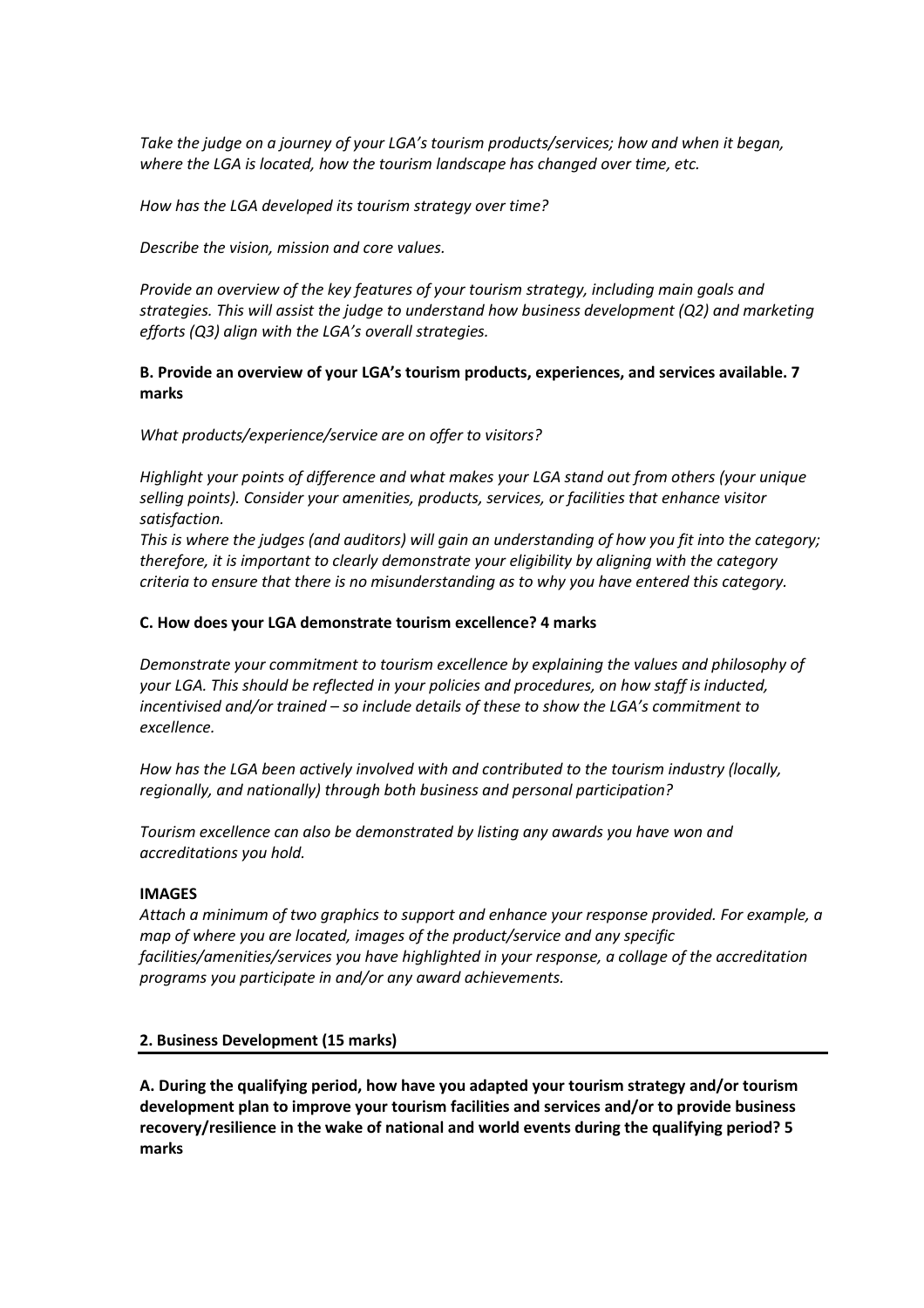*This question seeks to understand how you have improved the LGA's strategy and/or tourism development plan and your facilities and services within the qualifying period. Additionally, or alternatively, it seeks to understand what strategies were implemented for LGA and business endurance through another year of challenging national and world events.* 

*To respond, consider any innovations and/or developments that were implemented or enhanced across the different areas of the LGA over this period. If many, include the most significant ones.*

*An innovation can be defined as "The process of introducing new or significantly improved goods or services and/or implementing new or significantly improved processes." (Source: Australian Bureau of Statistics).*

*An enhancement could include, for example, a new experience or facility, updating point of sale processes, or changing to ethically sourced supplies.* 

*Actions that supported the ongoing survival of your business could include, for example, diversifying your product/experience, seeking alternative ways for the delivery of the experience/product/service, etc.* 

## **B. Why were these innovations/developments implemented and how does this align to the LGA's overall goals and strategies? 5 marks**

*Explain the decision-making process and what drove the LGA to implement the innovations/developments mentioned in the previous answer. Consider how these enhance the visitor experience and/or supported business endurance.* 

*The judges will be looking for an understanding of what prompted the innovations/developments e.g., was it a result of guest feedback, change in market demand, etc., or how it was anticipated to support business endurance in the current climate.*

*Your response should include the research and planning undertaken by the LGA to reach the decisions taken. For example: external research that was considered, past visitors surveyed, etc. Include how the innovations/developments align with your LGA's main goals and strategies. Ensure your goals are specific so you can link it to the outcomes in the next question.*

## **C. What were the outcome/s of the innovation/development? 5 marks**

*Outline what measures you have in place to track the success of these innovations/developments.*

*Judges are looking for qualitative and quantifiable data that demonstrates what the expected outcomes of the innovations/developments were, and whether these were achieved.*

*If the anticipated outcomes were not reached, acknowledge this, and provide the judge with insight as to why. How did the LGA respond?*

*If the outcomes are still pending, provide what data is available and what the forecasted results may be.*

#### **IMAGES**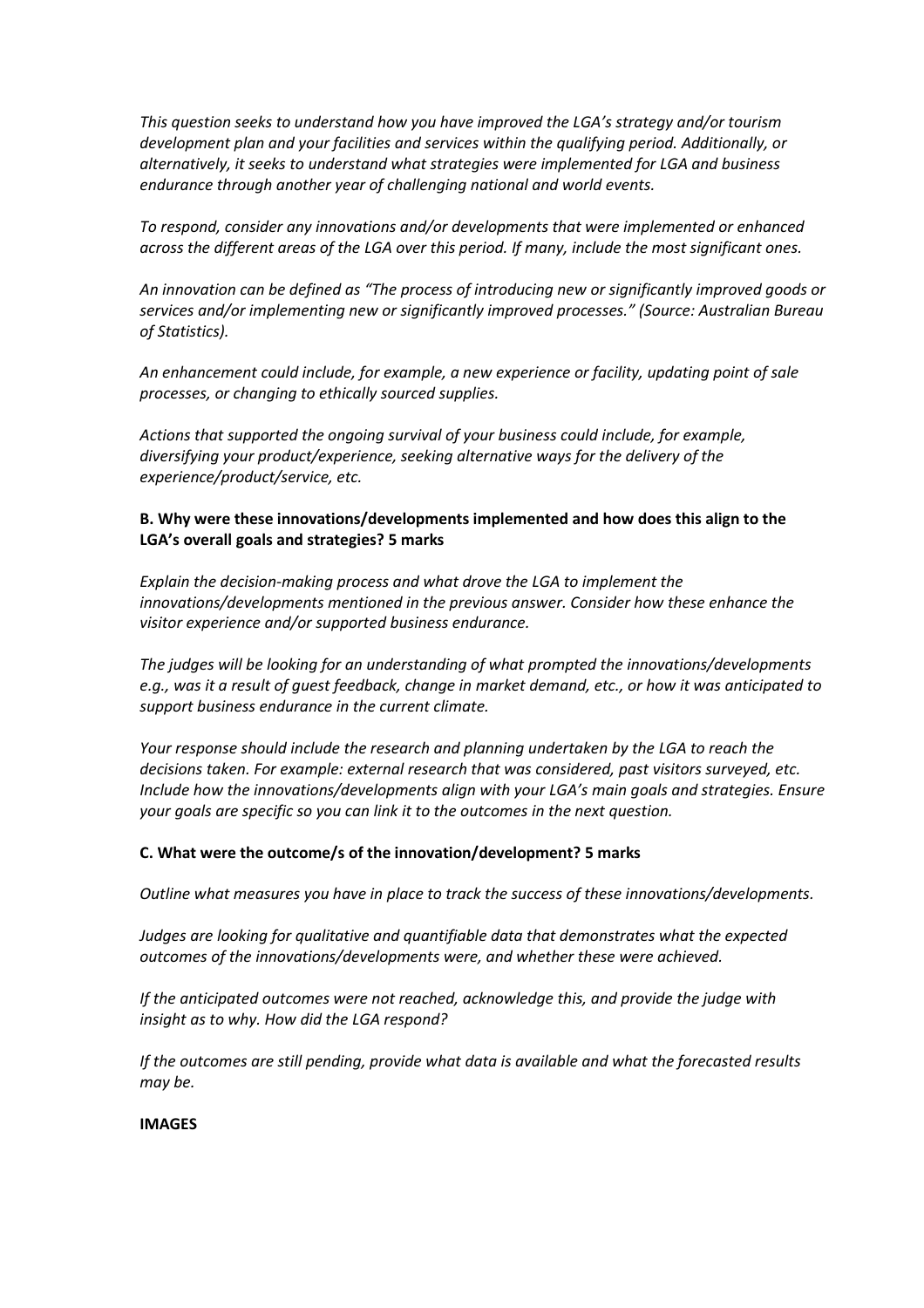*Attach a minimum of two graphics to support and enhance your response provided. For example, an image of any new products or facilities, posters promoting changes that have been implemented.* 

# **3. Marketing (15 marks)**

# **A. What marketing strategies did your LGA implement to maintain existing or attract new target markets? 7 marks**

*This question is looking for a clear understanding of how you are marketing to your target market/s.*

*Begin by outlining who you have aimed your marketing towards and demonstrate a clear understanding of this market. Consider, for example, who they are, where they are from, how old they are, how they purchase travel, what motivates and inspires them and how your product meets their expectations.* 

*Identify how the target market/s are right for your LGA. E.g. what research have you conducted or used to determine your target customer?*

*You should then provide a clear overview of the innovative approaches you have taken to marketing and what you have done differently to attract or maintain your customers within the qualifying period. Consider, for example, social media, digital or interactive advertising, apps, product packaging, tactical or paid advertising campaigns, relationship marketing.*

## **B. Why were these strategies chosen? 5 marks**

*It is important that the judges understand whether the strategies were developed for business growth, business endurance, or whether the strategies were adopted to keep connected to your target market whilst normal business operations were unable to take place.* 

*Outline why these marketing strategies were selected by aligning them with your target markets attributes as well as, where able, local, regional, or state marketing plans.* 

## **C. What was the result of these marketing strategies? 3 marks**

*Detail how these marketing activities mentioned in Q3.A have been successful.* 

*Use metrics to measure the outcomes and consider media coverage, social media engagement, increased web traffic, increased bookings etc.* 

#### **Images**

*Attach a minimum of two graphics to support and enhance your response. For example, images of marketing placement (social media screen shots, website, advertisements).*

#### **4. Customer Experience (15 marks)**

## **A. How does your LGA provide quality customer experiences? 7 marks**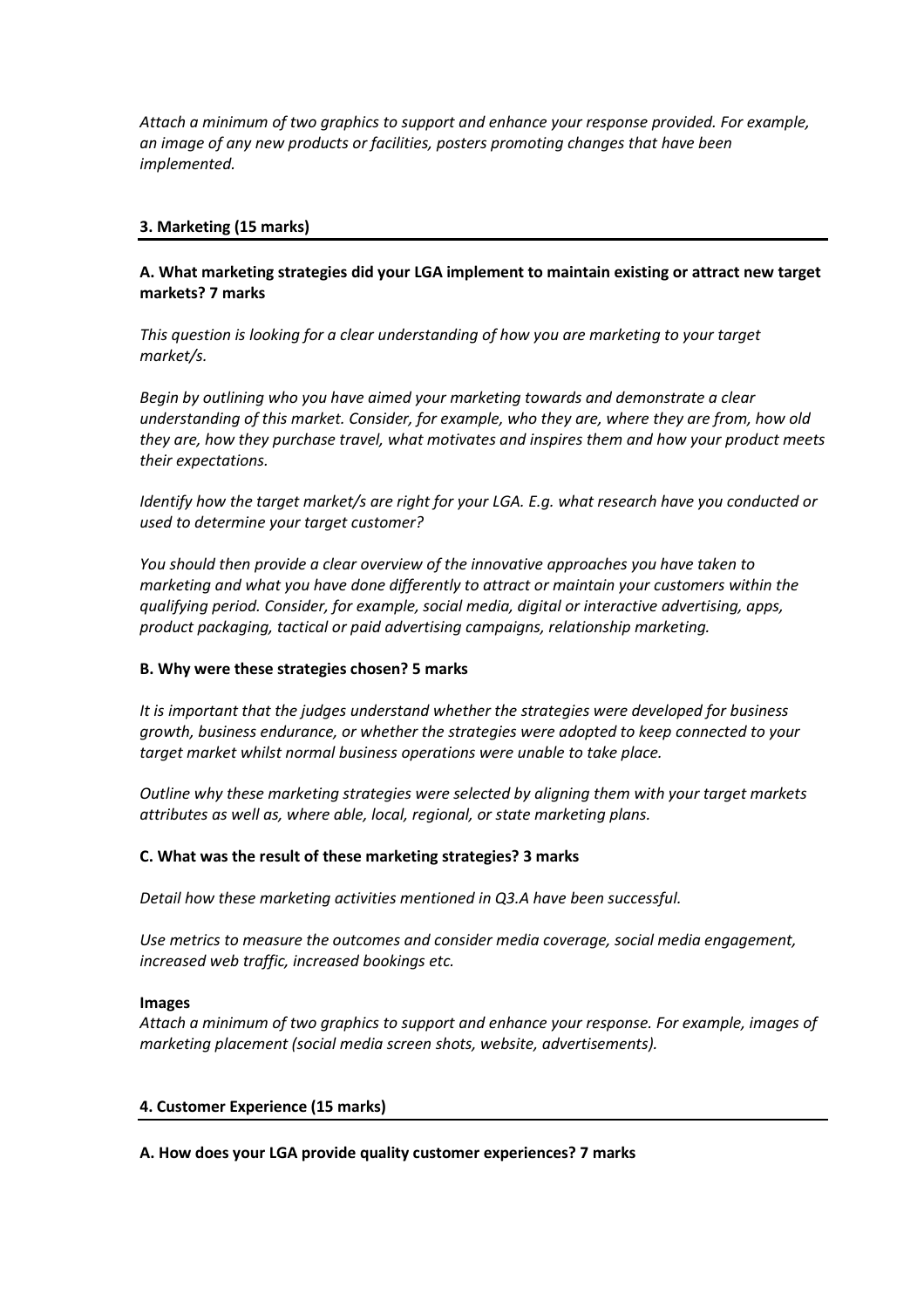*This question requires you to outline the practices you have put in place to ensure the delivery of high-quality customer service throughout the visitor experience journey. Consider how the LGA contributes to visitor information services, such as through supporting or delivering a visitor information centre or other local services for visitors.*

*If your LGA had significant disruption during this qualifying period, consider how you provided quality customer experiences in the alternative ways in which you operated, e.g., communicated to customers during changing restrictions, kept customers informed during closures etc.*

*Outline how you are committed to quality customer service throughout all areas of the LGA involved in delivering visitor servicing. This could include staff training, service principles and policies, staff reward systems, etc. Consider all points of customer engagement e.g., email, phone, guest greetings/welcome and interaction during and after the visit.*

*Once you have provided an overview of how customer service is delivered, describe how your LGA monitors and assesses customer service to ensure continued quality delivery. For example, feedback forms, monitoring social media, blogs, mystery shoppers, etc.* 

#### **B. Describe the inclusive practices you integrate across your LGA. 4 marks**

*As a part of your delivery of quality customer experiences you need to demonstrate how you consider their special and specific needs and recognise the needs of a diverse community. This can include, but is not limited to, cultural, language, physical, intellectual, and other specific needs e.g., groups, special interest, LGBTQ, etc.*

*Provide examples of how you catered for customers with specific needs and explain the outcome or successes. A case study would be beneficial here.* 

*Refer back to your target markets – consider each market and what specific requirements you offer to those guests.*

# **C. What processes does your LGA have in place to communicate with visitors pre and post visit? 4 marks**

*This question requires you to outline the practices you have put in place to ensure the delivery of high-quality customer service post the experience.* 

*This could be EDMs of upcoming events or specials, responding to feedback, or personalised emails, etc.* 

*Consider how you actively encourage feedback and how feedback is used to improve the customer experience. Provide a case study/example where you have implemented a change based on customer feedback and/or testimonials which further demonstrate outcomes of quality customer experiences.* 

#### **IMAGES**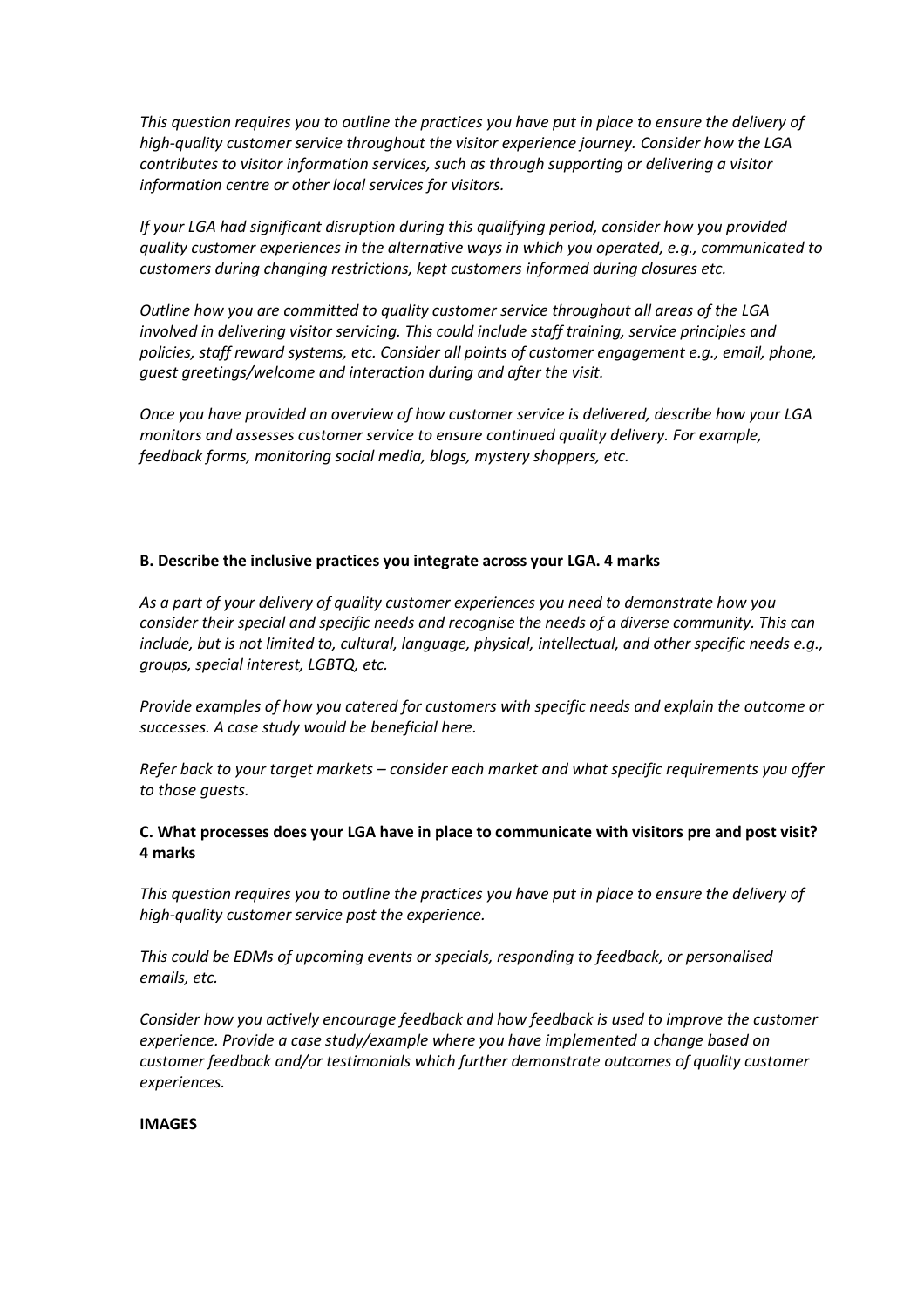*Attach a minimum of two graphics to support and enhance your response. For example, staff communications posters, flow charts of customer service processes, reception cards encouraging feedback.* 

# **5. Responsible Tourism (10 marks)**

# **A. How have you considered and progressed your environmental responsibilities during the qualifying period? 3 marks**

*This question requires you to outline how you have considered and acted on reducing or improving (whichever applied) your overall impact on the environment.* 

*Consider the following:*

- *How have you considered your environmental impact?*
- *What have you done to be environmentally responsible?*

*Some examples of how you demonstrate environmental responsibility are:*

• *Water conservation, waste management/reduction/recycling, fuel and energy reduction, carbon reduction/offset, reuse initiatives in place.*

*The inclusion of actual measurement data including the amounts saved/reduced in comparison to the previous year (or multiple years if you have good records) will enhance the response.*

# **B. How have you considered and progressed your social and economic responsibilities during the qualifying period? 4 marks**

*This question requires you to outline how you have considered and acted on supporting the local community and businesses.* 

*For social responsibilities your response should consider non-monetary examples.*

*Some examples of how you demonstrate social responsibility are:*

- *Supporting local businesses, sponsorship, engagement with community groups*
- *Employing locals and the impact their employment has had on the person, mentoring other businesses, speaking at schools*
- *Work experience opportunities that are offered*
- *Offering gifts for the school raffle that allowed the school to raise money for an item they wouldn't have otherwise been able to afford*

*For economic responsibilities, detail how you support the local economy.* 

*Your response should include metric examples. Determine the percentage of total contribution. E.g., '75% of all our expenses were spent in X region."* 

*Some examples of how you can demonstrate economic responsibility are:*

- *Local purchasing, % of employment of local people.*
- Encouraging cooperation between local operators e.g. promoting or stocking each other's *products.*
- *Waiving conference room fees for local not-for-profit groups to give them somewhere to meet which allows the group to keep going*